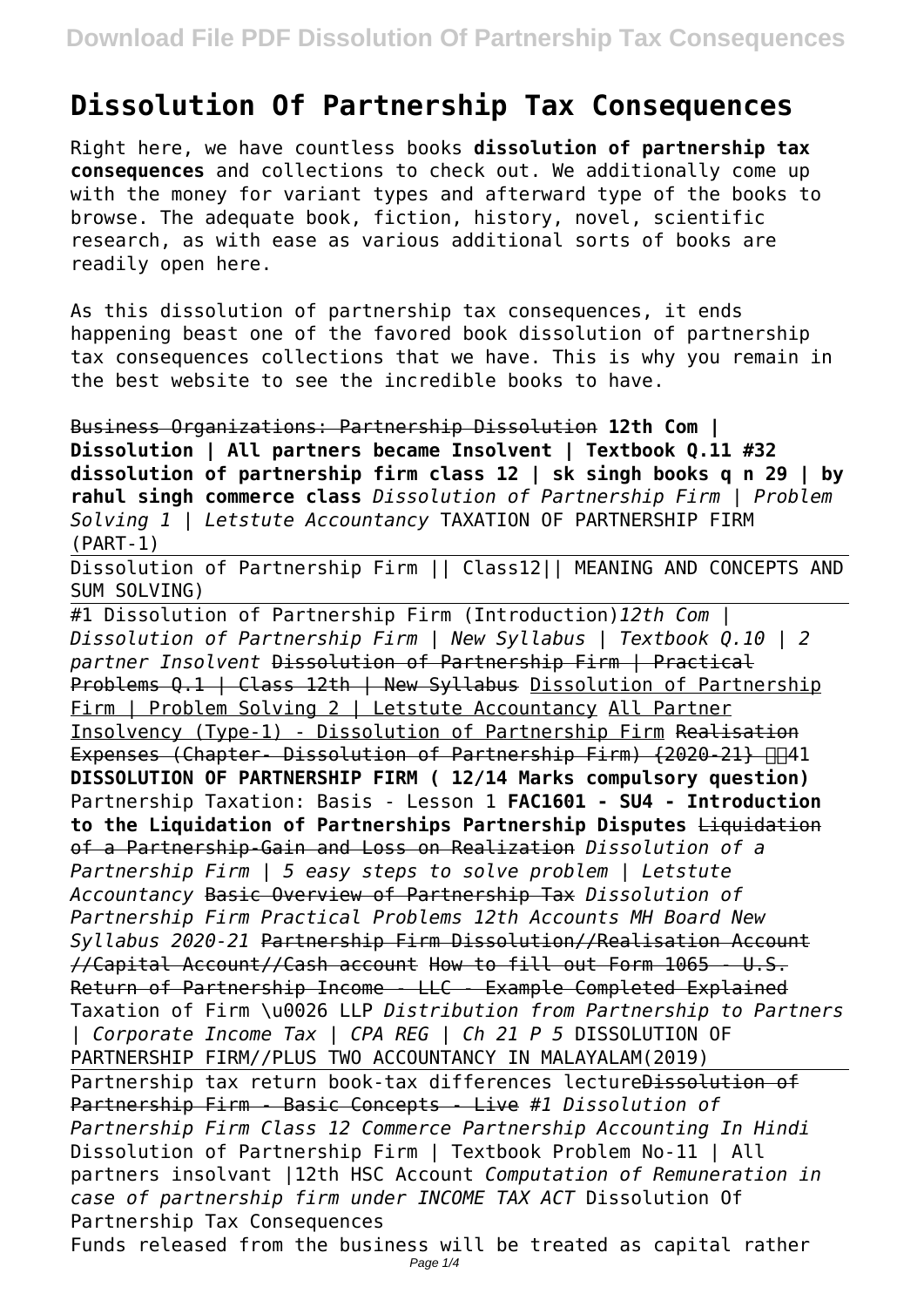## **Download File PDF Dissolution Of Partnership Tax Consequences**

than income meaning it will attract Capital Gains Tax (CGT) rather than income tax; this often results in a vast reduction in the amount of tax individuals are liable to pay. The current rates of Capital Gains Tax are 20% for higher rate taxpayers (28% for gains on residential property) as opposed to the 40% income tax rate.

What is the Most Tax Efficient Way to Dissolve a Business ... Dissolution of a Partnership – Tax Consequences of Distributing Partnership Property When a partnership distributes partnership property to a person who was a partner immediately before the time of the distribution, the partnership is deemed to have disposed of the property at fair market value.

Dissolution of a Partnership – Income Tax Consequences ... As a result, the tax effects of a partnership that makes liquidating distributions only impacts the partners who receive them. To be taxed as a liquidating distribution, however, a partner's...

The Tax Effects of a Liquidation of a Partnership ... A partnership is ordinarily treated as terminating for tax purposes (regardless of whether it actually terminates) if it stops doing business as a partnership or if 50 percent or more of the total interest in the capital and profits changes hands by sale or exchange within 12 consecutive months.

## Tax Consequences of Exiting a Partnership

The Tax Effects of a Liquidation of a Partnership ... Dissolution of a Partnership – Tax Tips. The rules governing the tax consequences of the dissolution of partnerships are complex. The account given above is a simplified summary and does not cover all the details that need to be considered when a partnership is dissolved. Dissolution of a ...

Dissolution Of Partnership Tax Consequences Dissolution and Retirement - section 26 of the Partnership Act provides that any partner can dissolve the entire partnership by notice to the other partners with immediate effect at any time. The effect of dissolution is that the business stops trading, the partnership's assets must be realised, its liabilities must be paid and any surplus returned to the partners.

The consequences of not having a written Partnership ... Basically i have a business partnership which i am looking to run as a sole trader business from 6 April 2012. Currently there are 2 partners, my wife and I. There is no partnership agreement. My understanding is that this will constitute a transfer of business assets from my wife to I, but that this is exempt for CGT purposes.

CGT implications of ceasing business partnership ... There may be Corporation Tax consequences for your company if it's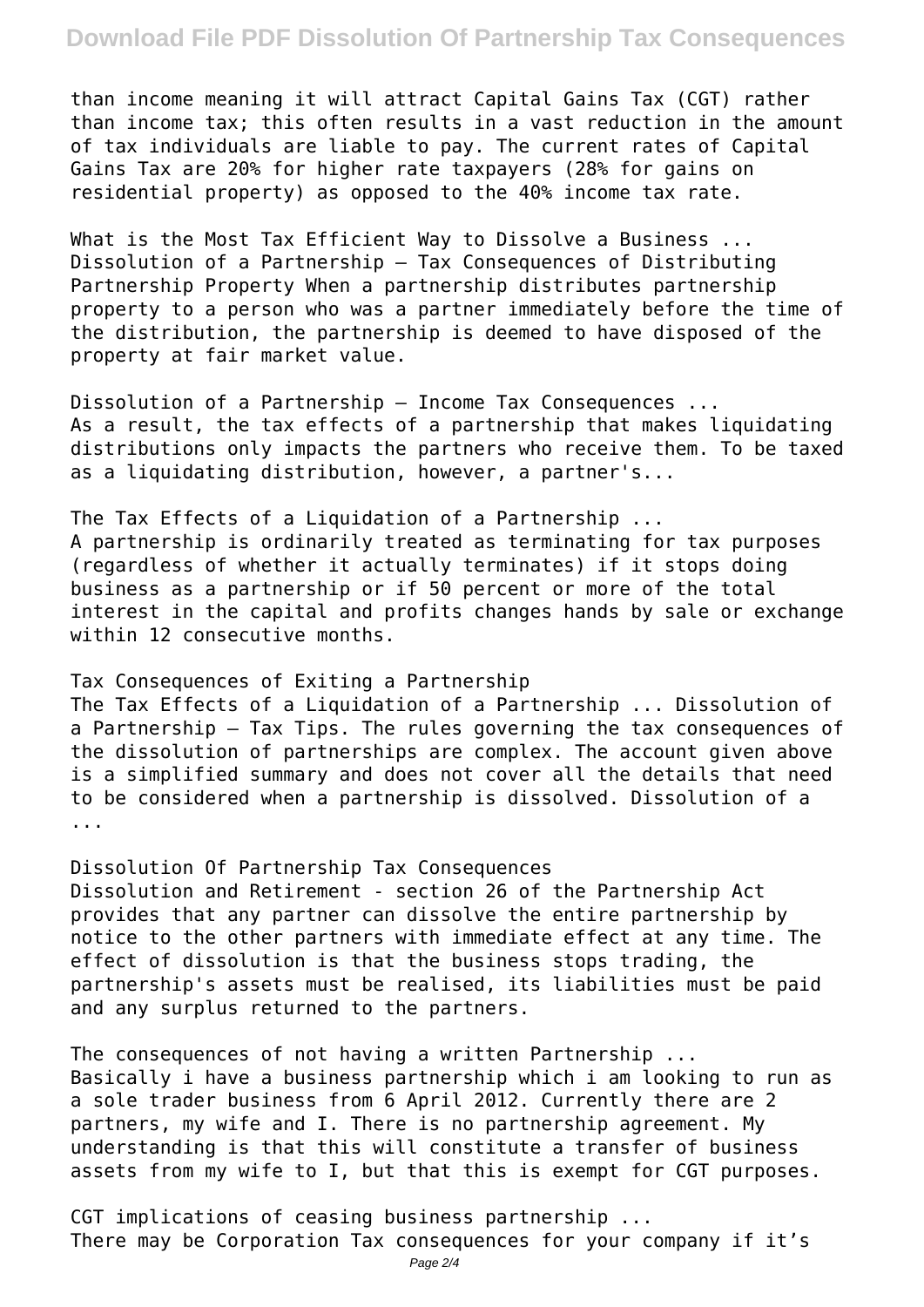sold as a going concern. You are selling the shares in your business for the market value of the business as a whole. Impact on...

Corporation Tax: selling or closing your company - GOV.UK Partnership assets divided in kind among the partners 3.1. Where a partnership distributes an asset in kind to one or more of the partners, for example on dissolution, a partner who receives the...

Statement of Practice D12: Partnerships - GOV.UK As a result, the tax consequences of a subsequent sale of the assets by the shareholder should be minimal. The result of these rules is double taxation. The corporation is treated as selling the distributed assets for FMV to its shareholders, with the resulting corporate-level tax consequences.

Determining Tax Consequences of Corporate Liquidation to ... A partnership is ordinarily treated as terminating for tax purposes (regardless of whether it actually terminates) if it stops doing business as a partnership or if 50 percent or more of the total interest in partnership capital and profits changes hands by sale or exchange within 12 consecutive months.[39]

Tax Consequences of Distributions from LLCs and Partnerships There are currently no known outstanding effects for the Partnership Act 1890, Cross Heading: Dissolution of Partnership, and its consequences. Dissolution of Partnership, and its consequences 32...

Partnership Act 1890 - Legislation.gov.uk

PARTNERSHIP TAX CONSEQUENCES 439 the partnership; and subsection (a) payments constituting any amount not included under subsection (b).4 Subsection (b) payments receive capital gains treatment, exclusive of payments representing unrealized receivables and good will.5 Subsection (a) payments are considered

Tax Consequences of Withdrawal from a Two Man Partnership ... Lodge another tax return for the new partnership from the date of its formation to the end of the income year. Reconstituted partnership. A dissolution that does not result in the winding up of a partnership is called a technical dissolution and occurs where: the assets and liabilities of the partnership are taken over by the continuing partners (and any new partners) the partnership business is continued without any apparent break. The reconstituted partnership does not need a new TFN and ...

Changing the makeup of a partnership | Australian Taxation ... A partner can deduct his distributive share of partnership loss to the extent of his adjusted basis in his partnership interest at the end of the partnership's tax year in which the loss occurred (one cannot lose more than one has "invested"); in general, his adjusted basis reflects the amount of cash contributed by the partner to, or